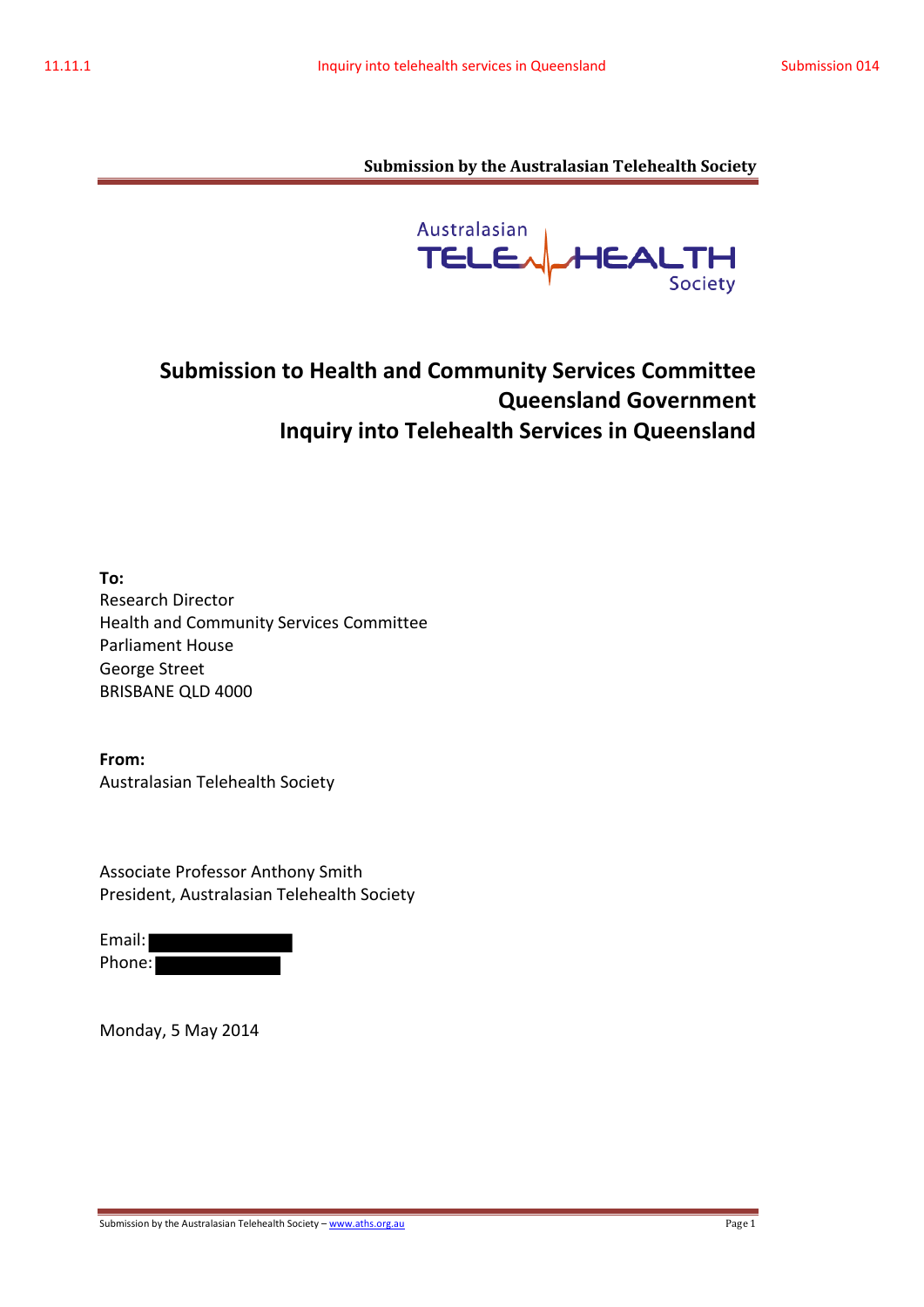

To the Research Director, Health and Community Services Committee

## **Re: Inquiry into Telehealth Services in Queensland**

Dear Sir / Madam,

Please find attached a submission to the Queensland Parliamentary Inquiry into Telehealth Services in Queensland.

Without a doubt, telehealth has tremendous potential to reduce barriers associated with access to healthcare services, especially for people living in remote locations. Telehealth uptake continues to be a slow and fragmented process. We hope that the findings and recommendations of this Inquiry help steer current and future investments into telehealth appropriately, to ensure that opportunities are fully realised rather than just speculated.

On behalf of the Australasian Telehealth Society, we thank you for taking the time to consider this submission.

## **About the Australasian Telehealth Society (ATHS)**

The ATHS has been formed purposely to educate, support and simplify access to useful resources and information for the planning and delivery of telehealth services. Our society has a membership representing all states and territories in Australia and cities throughout New Zealand. The ATHS was formed in 2008, with a vision to deliver a united 'voice' for telehealth advancement and covering a broad range of domains including the health sector, academic institutions, government and industry partners. While the society is still relatively young, we have already established an impressive track record by drafting various telehealth strategy documents, hosting the inaugural Global Telehealth conference in Perth during 2010 and co-hosting the Successes and Failures in Telehealth Conferences in Brisbane, during 2011 and 2013.

ATHS membership benefits are specifically designed to bring together people and to disseminate information which will ultimately help with the establishment and diffusion of telehealth within our society. With the support of the Australian Government, which has introduced a range of funding opportunities through the Medical Benefits Scheme, **it is important that we develop new models of care which include (where appropriate) telehealth, as a mode of service delivery**.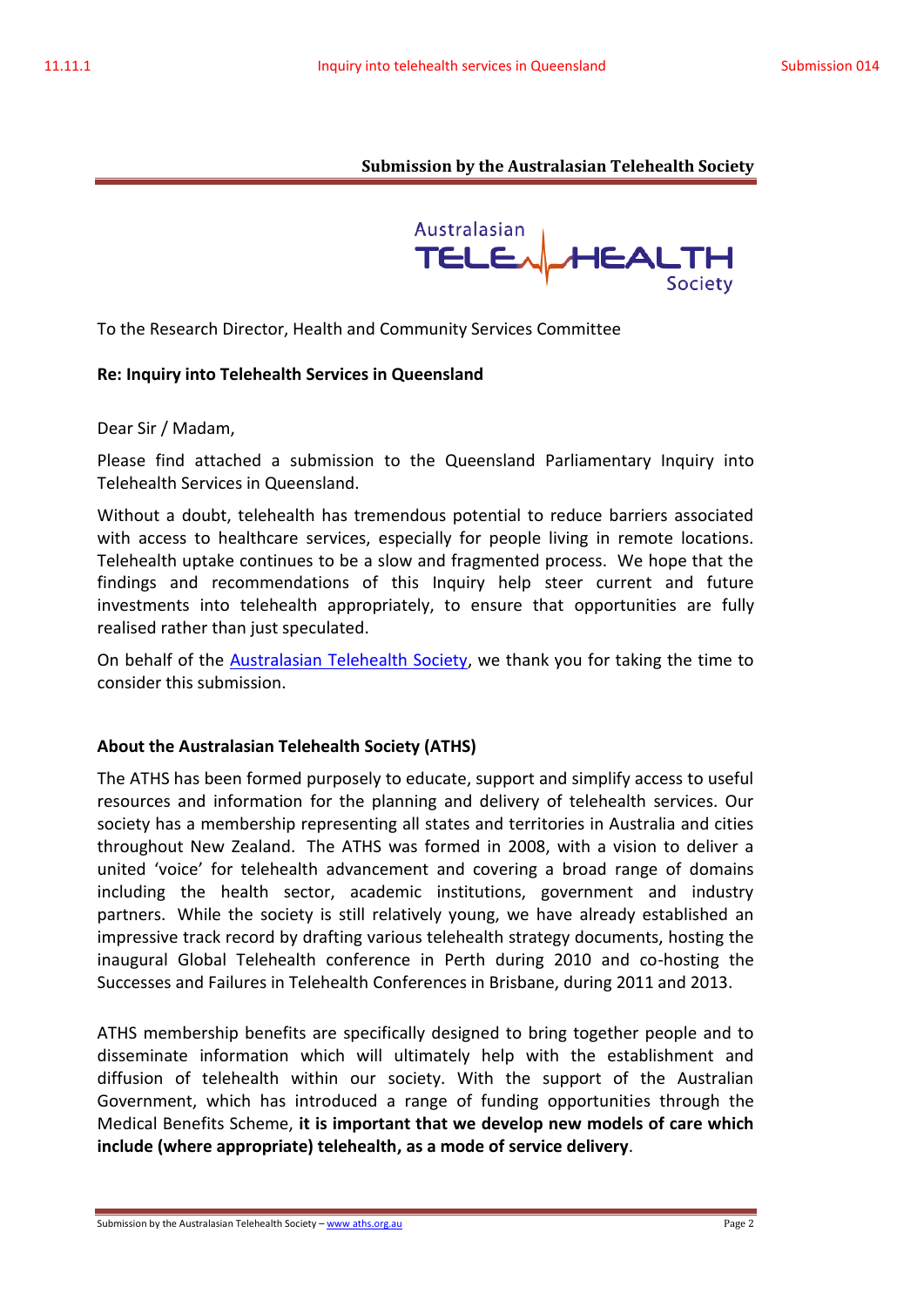## **While telehealth activity is generally increasing over time, there remain many barriers to the uptake of telehealth.**

The ATHS wishes to describe an important distinction between a video communications network (sometimes referred to as a telehealth network, videoconference network) and a clinical telehealth service. This distinction is important because it is a common myth that implementing telehealth is about installing a technical network. Telehealth projects that are driven purely by technical goals often fail to produce the level of activity or benefits to the health care system that were initially proposed. In a nutshell, having a video communications network does not mean that one automatically has a functioning telehealth service. Each of these two components will be considered in turn.

## **1. Video Communications Network**

Most State and Territory Departments of Health have a video communications network, which is a technical infrastructure comprising dedicated video conferencing equipment on a corporate network. This may include desktop videophones, software applications, videoconferencing systems to telepresence suites in rooms that are specifically fitted out. As the individual items and rooms are costly, most health organisations, or units within larger organisations, have only one or two of these; hence those wishing to use the service must physically attend an end-point (videoconference system) within the network. The exception being at the Princess Alexandra Hospital and the Royal Children's Hospital's in Brisbane – which both have dedicated telehealth centres (operated by the UQ, Centre for Online Health) which are purposely configured for telehealth consultations and are supported by telehealth coordinators and staff with expertise in telehealth.

The videoconference network operated by the Queensland health department is multipurpose and used for educational and administrative meetings (predominantly) as well as clinical consultations. We would argue that this is essential infrastructure for the department to maintain and modestly expand; but to simply increase the number of 'end-points', is not the answer to leveraging the benefits of telehealth for the whole health care system.

The reason for this is that this type of video communications network is inherently limited and lacking in flexibility. For example, the end-points are frequently placed in hospital board rooms or seminar rooms which are not suitable for clinical consultations. Furthermore, the limited number of end-points means that priority is given to uses for larger groups booked in advance, and that ad hoc clinical uses often cannot be accommodated. When there is an end-point for clinical use, it cannot be used simultaneously in all the places where clinical video communication is desirable, such as the Emergency Department, Outpatients Clinics, and Wards. Putting these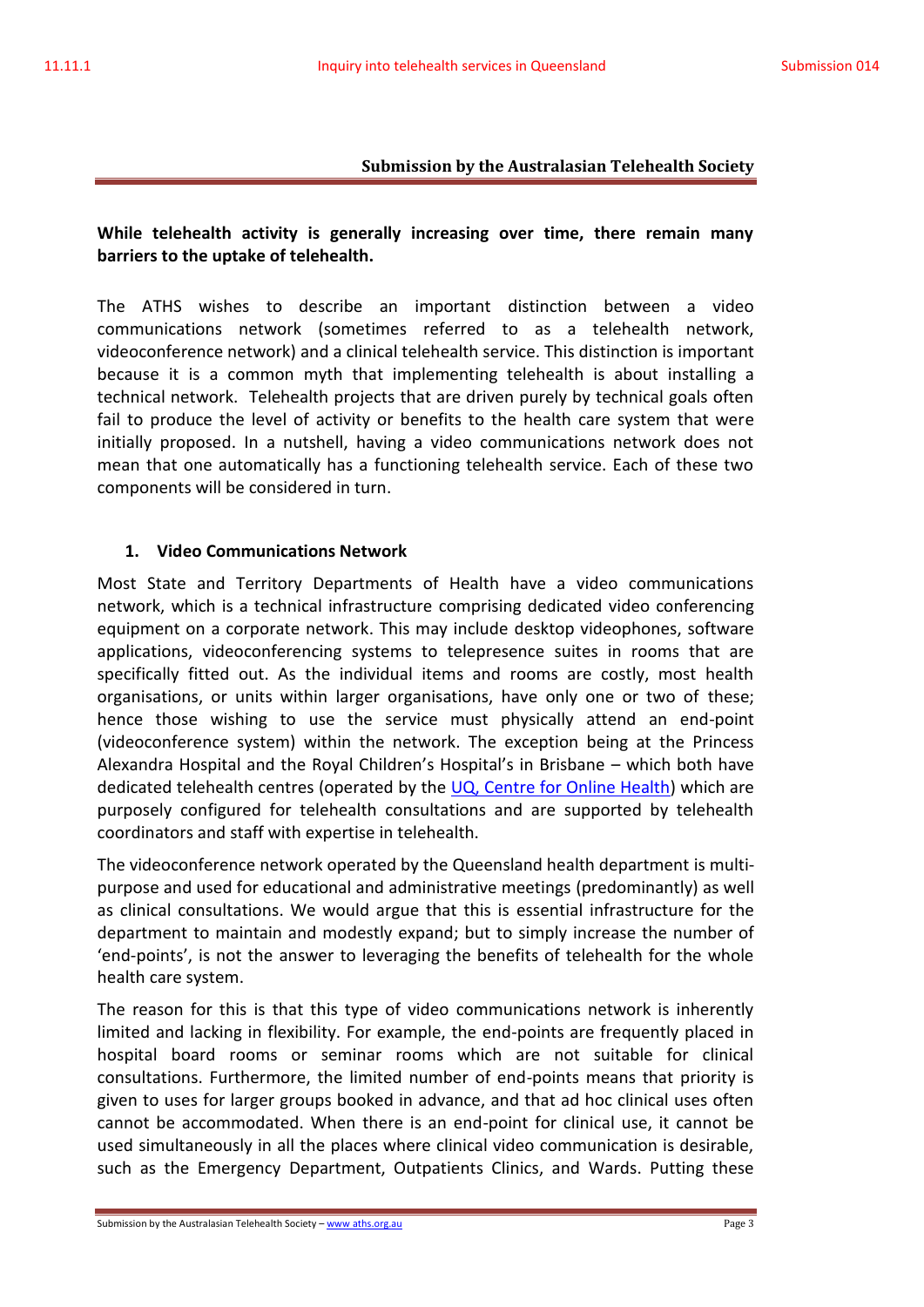larger units on trolleys, or spending additional money to give them some self-moving robotic features, still does not solve the problem of needing to scale video communication up.

So, from the point of view of what should be done about video communications, we recommend that the Queensland health department does not simply enlarge its current model. Rather, ways of incorporating video communication into everyday IT systems and structures should be sought. This involves selecting appropriate software, plus managing the existing IT network to prioritise video traffic over store-and-forward traffic such as email and web browsing. Of paramount importance, is ensuring that the communication method is proven to be clinically appropriate, acceptable from the point of view of the clinicians and patients, secure and reliable.

Furthermore, means for allowing external organisations and individuals to participate in video communication should also be a high priority. Factors such as interoperability need to be carefully considered and managed appropriately.

## **2. Clinical Telehealth Services**

The definition of telehealth is: "The delivery of clinical services at a distance using information and communications technology" – hence telehealth is far broader than video consultations. Telehealth includes sending still images and video clips for later use, and also includes the use of patient data, as for example in home telemonitoring. Also telehealth can be delivered through many different platforms in addition to the stand-alone network discussed above, such as via mobile phones, web portals and tablet devices.

Telehealth is also not "one size fits all" in regards to how services are delivered, as each clinical discipline, or multidisciplinary area of service has unique requirements for telehealth. For example, in renal medicine there is benefit in using video communication between renal specialists and satellite dialysis centres. In cardiology, there is benefit in home monitoring for patients with heart failure. In rehabilitation, there is benefit in specialised allied health services supporting both rural rehabilitation teams and patients that have recently been discharged. In dermatology, much clinical work can be done by sending photographs of skin lesions. For more detailed discussion of these issues, see the e-book "How to Make Telehealth Work", available from http://www.e-unicare.com.au/wp-content/uploads/2013/06/unicare ebook.pdf.

## *It is clear, therefore, that introducing telehealth is about service development.*

Telehealth is not a straight substitution for in-person services; rather it is an additional tool in the range of options that health care providers can use to deliver care more efficiently and effectively. Telehealth works best when integrated into existing clinical processes and workflow, rather than being regarded as a stand-alone system. For example, most (9 out of 10) pre-operative consultations with an anaesthetist can be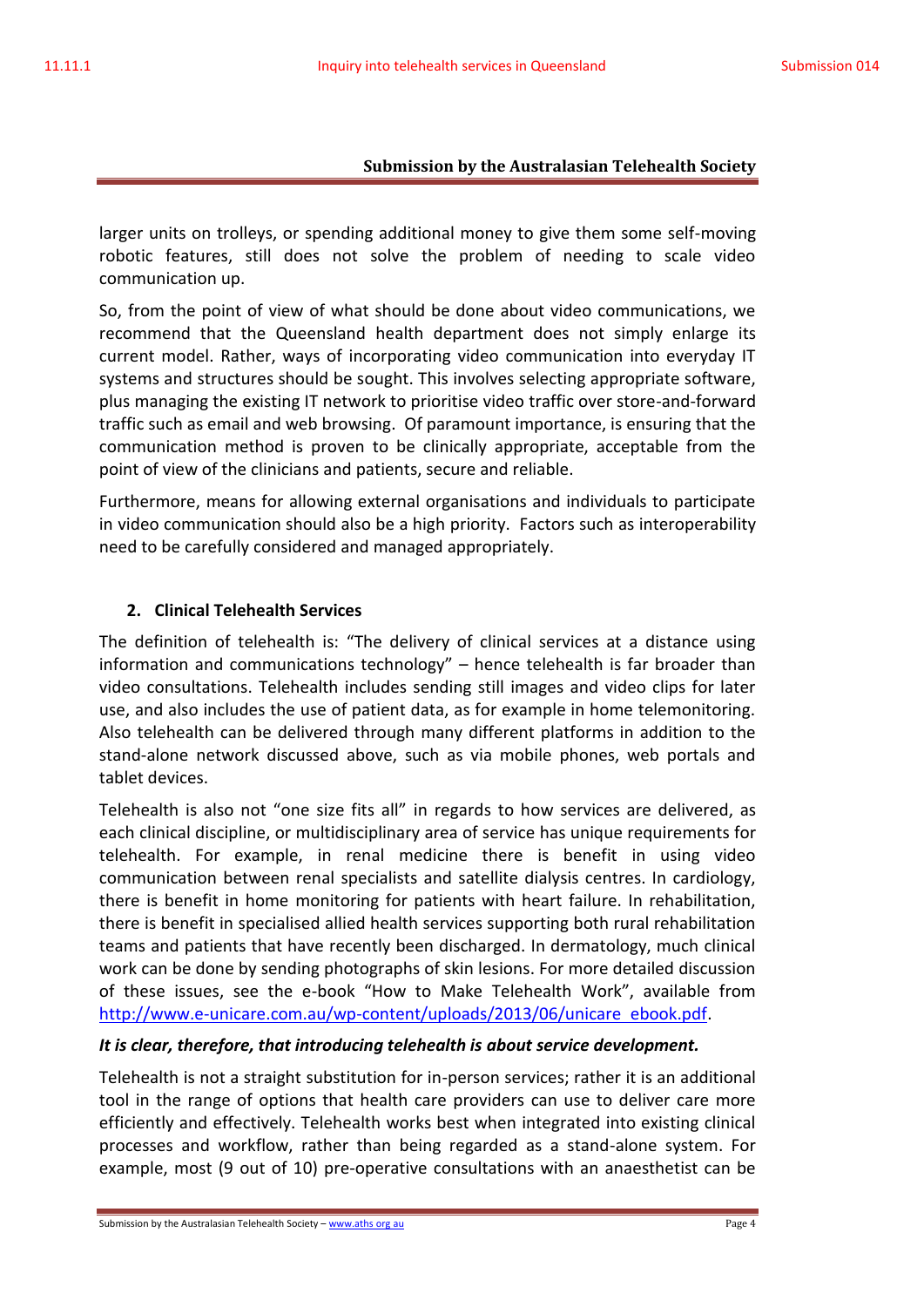conducted by video consultations, which saves time for rural patients and also reduces both early admissions and cancelled operations, but for this to work, the local services need to be involved, and a plan developed for the 1 out of 10 patients that do need an in-person consultation.

If telehealth development is treated as an IT project, the end result is the "dust cover effect", whereby unused videoconferencing machines are found in cupboards, or not found at all. The problem is that it is often easier to find a one-off budget allocation for new equipment, than it is to do the longer, harder work of sitting down with patients, clinicians and managers to develop the new models of care. However, as health services delivery is so complex, system inertia makes this difficult (1). Telehealth development is more effective when clinicians and IT staff work closely together with the same aims in mind (2).

Furthermore, this inquiry should consider the role of home telehealth in the future of telehealth in Queensland. There are numerous examples where home telehealth has been found to reduce mortality, hospital admissions, and emergency department attendances (3, 4).

It is important that clinical telehealth services deliver both efficiencies and costeffective care, and in general the economic performance of telehealth has been mixed. It depends on the specific circumstances in which telehealth is implemented as to whether or not it delivers financial benefits (5). For example, in rural regions, telehealth saves money for patients (6, 7), and also saves money on transport for health care services, both for outreach and home visiting services, and where patient travel is subsidised, as with Patient Assisted Transport Schemes. Telehealth is one of the few areas in which greater efficiencies in clinical time can be obtained through reducing the amount of time clinicians spend in travelling. Note, however, that telehealth does not eliminate all travel; rather, the typical model is to substitute a proportion of in-person outreach visits with telehealth. Some have suggested that a single national "bank" of specialists can service the whole of Australia, but this simplistic view does not take into account that it is very important for clinicians participating in telehealth to be engaged with the usual referral pathways for patients.

In addition to financial benefits, the issue of equitable access to services is very important. Telehealth allows the government to better discharge its duty to provide services to all members of the community regardless of where they live. Recent evidence also shows that telehealth can reduce disparities in health outcomes between urban and rural areas, as for example this work in South Australia, whereby a multi-modal telehealth service for acute cardiac services has reduced the death rate from acute coronary syndrome ("heart attack") in rural patients to now being the same as urban patients (8). In Queensland, a telehealth program developed in close partnership with an Indigenous community, has demonstrated significant improvements in routine screening procedures for school-age children at high risk of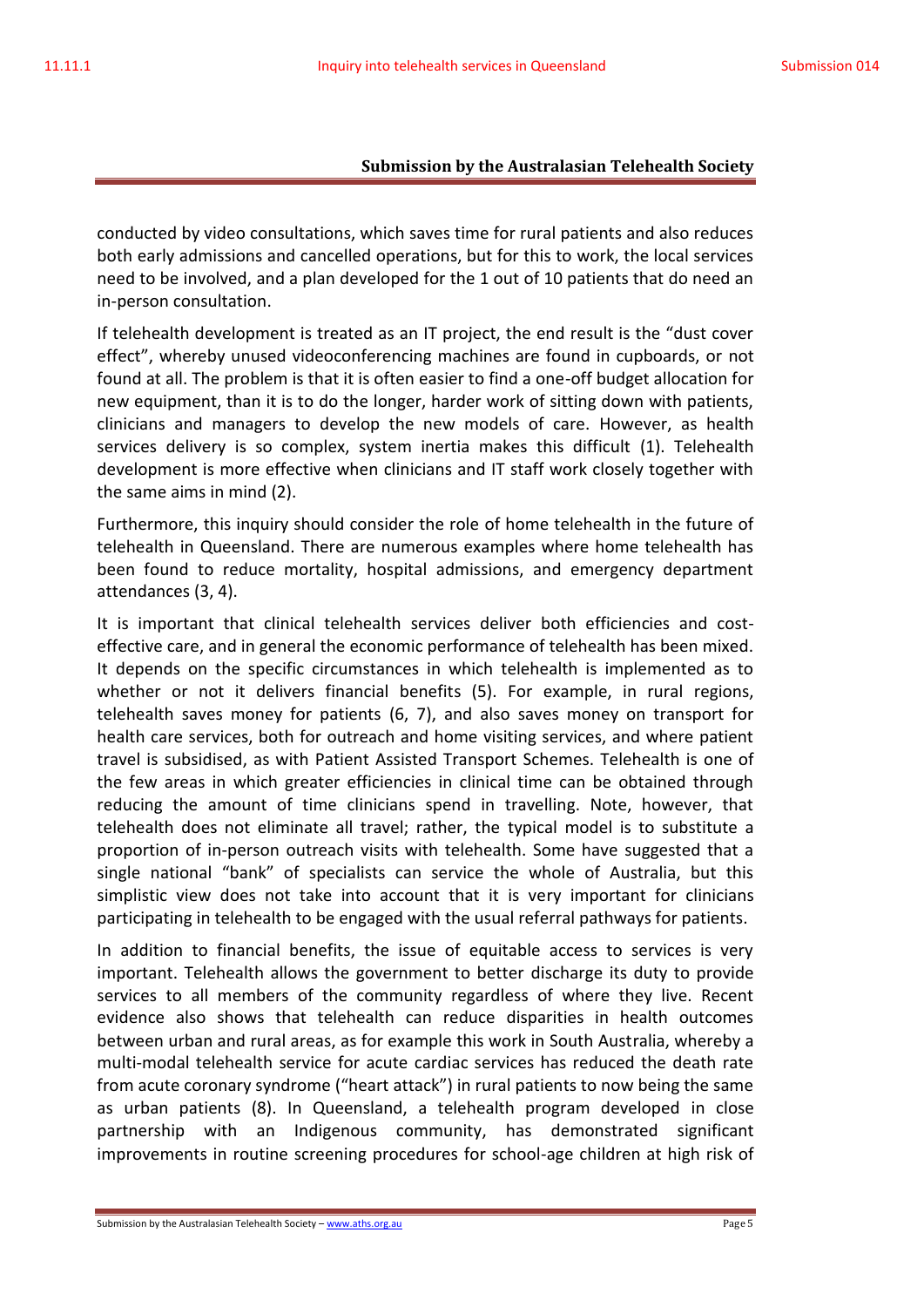ear disease and hearing loss; reduced wait times to see a specialist; and reduced the need for travel to the city to receive specialist care (9, 10).

The trend towards online health is running strongly at present. Patients are now very familiar with seeking information on health from websites, and the upcoming stage in this transformation is going to be patients interacting with the health care system online. This is not just about convenience, but also about increasing patient autonomy and responsibility for self-care and chronic disease management, either from the patient directly or through involvement of a family member or carer. Not all of this will be telehealth, so for example administrative processes such as electronic bookings, and the development of shareable electronic records are proceeding in parallel with telehealth, but the growth of online interaction for the provision of direct services and care, which is telehealth, will be the next major step. Government telehealth services need to be ready for this and look to the future in considering where to place telehealth in its suite of services to the public.

#### **Summary**

It is important to recognise the difference between a videoconference network and a clinical telehealth service. A funded health department strategy designed to increase telehealth usage and to promote integration into the health service, needs to focus on clinical service development, and to a much lesser extent, the videoconferencing infrastructure.

For telehealth to be successfully integrated into the health service, major reform needs to take place. Existing administrative systems - which were designed for face-to-face consultations between patients and clinicians, need to be re-configured, to support consultations delivered at a distance.

In a country such as Australia, where the distances are large and specialist services are centralised, telehealth is essential. It is important that we carefully develop strategies which have demonstrable benefits for people living in remote locations.